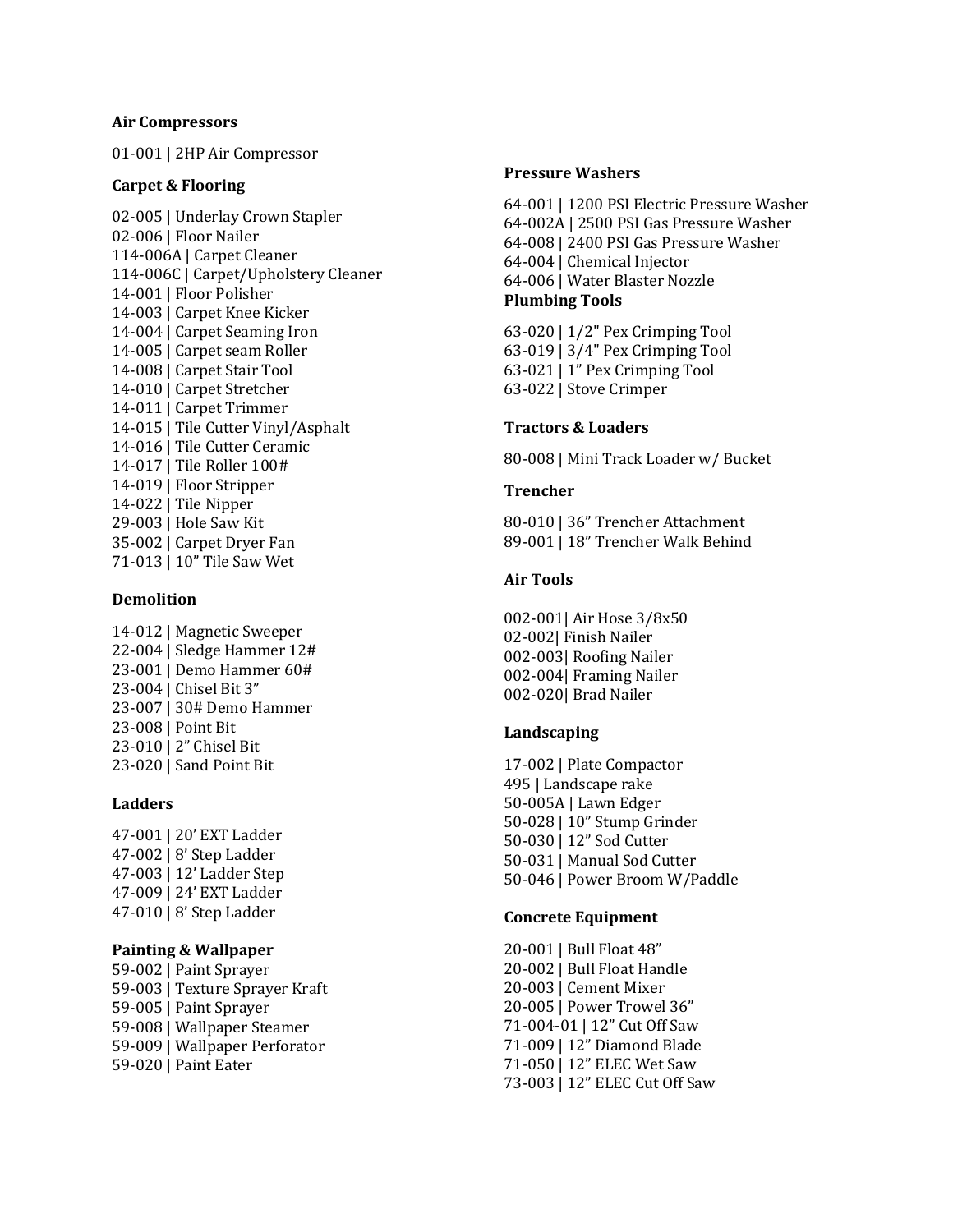### **Electric Power Tools / Conduit Benders**

29-002 | Heat Gun 29-006 | Roto Hammer SDS 29-007 | 1/2x17 SDS Bit 29-008 | 5/8x17 SDS Bit 29-009 | 3/4x17 SDS Bit 29-010 | 1"x17 SDS Bit 29-011 | Roto Hammer Drill SDS 22-016 | Conduit Bender ½ 22-017 | Conduit bender ¾ 29-012 | SDS Bit 3/16x6 29-013 | SDS Bit 1/4x6 29-014 | SDS Bit 3/8x6 29-016 | SDS Bit 5/8x9-1/2 29-019 | ½ Drill 29-020 | ½ Angle Drill 29-023 | Hammer Drill ½ 29-027 | Roto Hammer 1-1/4x17 29-050 | Cordless Drill 29-051 | Cordless Sawzall 29-100 | Roto Zip 68-005 | Angle Grinder 71-002 | 7-1/4 Circular saw 71-006 | 10" miter saw 71-011 | Jig Saw

### **Lawn and Garden Equipment**

50-008B | Log Splitter 50-010 | 22" String Mower 50-001 | Aerator 50-002 | BR600 Backpack Blower 489 | Towable Detacher 490 | Towable Aerator 50-020 | Dethatcher 50-022 | Towable Seeder/Spreader 50-023 | 10" Hand Brush Cutter 50-080A | Walk Behind Brush Cutter 50-025 | Midtine Tiller 50-050 | Rear Tine Tiller 50-070 | Till/Cultivator 50-027 | Lawn Roller 50-034 | Lawn Vacuum 50-070 | Snow Rake

#### **Scaffold**

74-001 | Scaffold 1 Section 74-002 | Scaffold ADDL Section 74-013 | Plank 7'x19" 74-015 | Scaffold Indoor

#### **Trailers / connectors**

86-001 | Alum Trailer 6x10 86-021 | 4 flat to 7 round 86-020 | 6 round to 7 round 86-020 | Ramp Trailer 7x12 86-178 | Trailer Hitch 1 7/8" 86-200 | Trailer Hitch 2"

### **Fans & Blowers**

35-002 | Carpet Fan

### **Generators**

38-003 | 4500-Watt Generator

#### **Heaters**

41-001 | 35,000 BTU LP Heater 41-002 | 125,000 BTU LP Heater

### **Jacks/Hoists/Lifts**

44-008-3 | Sheetrock / Panel Lift

#### **Material Handling**

53-001 | 1 Strap Appliance Dolly 53-001A | 2 Strap Appliance Dolly 53-002 | 4-Wheel Dolly 53-003 | Hand Truck 53-007 | Dual Roll/Carry Piano Dolly 53-009 | Folding Ramps (Pair)

# **Pumps**

494 | Portable Pump 65-001 | Trash Can Pump 65-003 | Sub Trash Pump 65-004 | Utility Jacuzzi Pump

#### **Sanders**

68-001 | Belt Sander 3x24 68-008 | Drum Floor Sander 68-010 | Floor edger 68-011 | Orbital Sander 68-030 | Oscillating Tool

# **Hand Tools**

22-001 | Fish Tape 22-006 | Bolt Cutters 18" 22-008 | Post Hole Digger 22-009 | Digging Bar 22-011 | Single Bit Axe